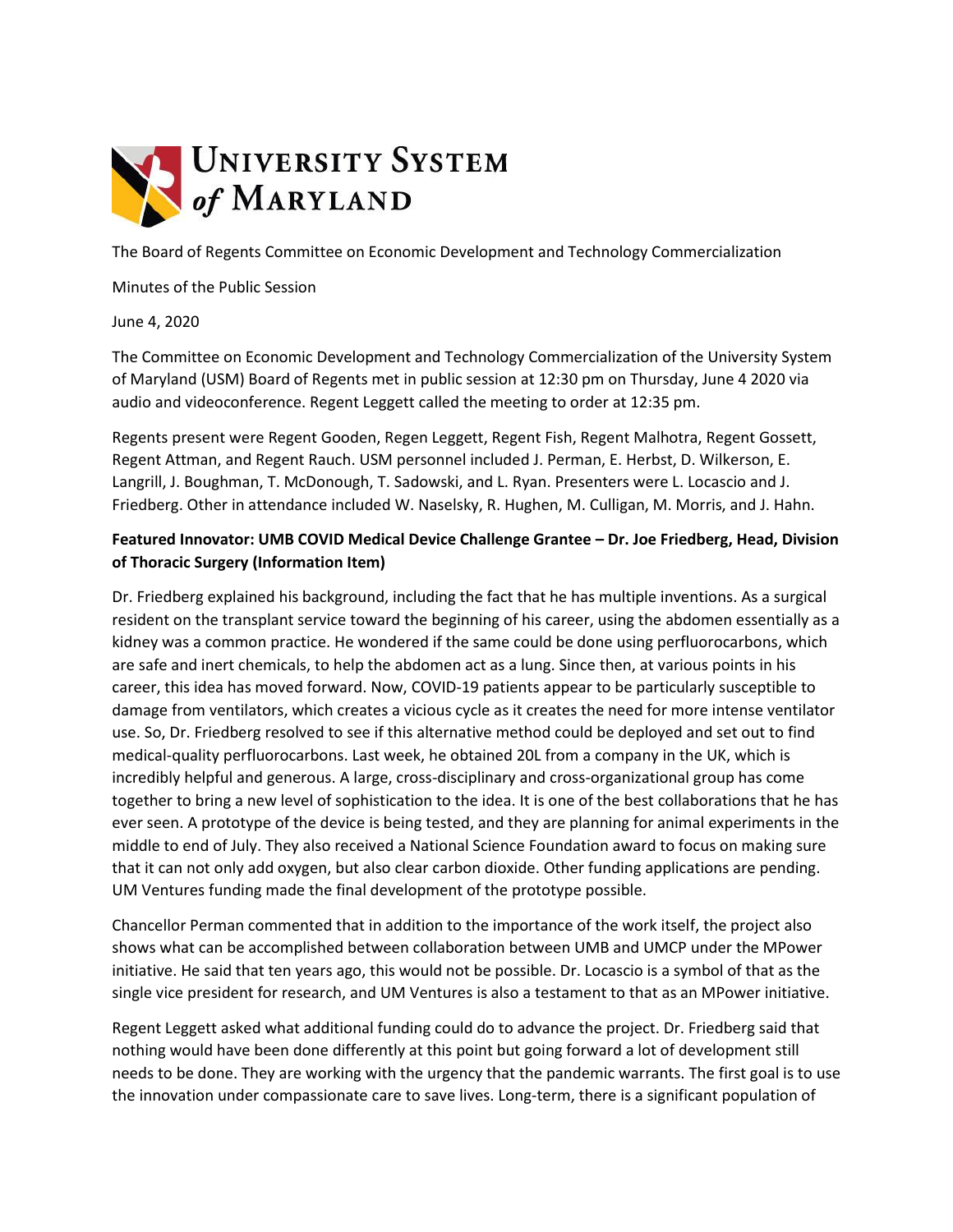people who could benefit from the innovation after much more refinement. The more resources that are available, the more people that can be working on different types of refinements in parallel.

Regent Attman commended Dr. Friedberg on not only being a wonderful practitioner but also excelling in research and innovation. He also commended the work across institutions and thanked Dr. Friedberg for being a leader. Regent Gossett said that seeing the list of team members was impressive, and that even 5 years ago a project like this may not have been possible.

## **COVID Research & Innovation Task Force – Laurie Locascio, Vice President for Research, University of Maryland (Information Item)**

Dr. Locascio said the Task Force first met on April 23 $<sup>rd</sup>$  and has the overarching goal of showcasing how</sup> the universities have been coming together to make real impact during the coronavirus crisis. Dr. Locascio described the four pillars of the effort, leadership members, strategic mission, and commented that the group may be expanded as required going forward. Dr. Locascio thanked Vice Chancellor McDonough for his work in setting up the website. Dr. Locascio reviewed the research highlights. Research at the University of Maryland was used by the CDC to make the decision to require the wearing of masks. A new joint UMB UMCP seed grant competition has also just been launched as an MPower initiative. The app challenge was chosen first as a way to engage the entire USM community, from students to startups. Mr. Sadowski commented that the USM is grateful to the Alex. Brown Center at UMBC is contributing funding for the prizes.

Regent Leggett asked about involvement with federal agencies. Dr. Locascio said in terms of clinical work, many activities are NIH-funded. There is a large infusion of funding from the federal government, and they have looked at funding from all angles, from clinical to social. Regent Leggett said it looks like there is a lot of money coming out the door quickly. Dr. Locascio said that federal funding has already been obtained and that seed grants are targeted to get things up and running in order to apply to the opportunities as they become available.

Chancellor Perman said that we have all talked about System-ness for a long time, and he applauded Dr. Locascio's leadership in promoting System-ness.

Regent Malhotra said this is something we should be so proud of. He suggested having this presentation for the entire Board of Regents. Regent Gooden said that it can be added to a future meeting. Chancellor Perman said there has been a big media push. Vice Chancellor McDonough said they have had two op eds and great traffic on the website. Vice Chancellor Sadowski said Vice Chancellor Boughman shared it with constituents, and it has also been shared via TEDCO and the Maryland Tech Council.

## **USM Office of Economic Development Update – Tom Sadowski, Vice Chancellor for Economic Development (Information Item)**

Vice Chancellor Sadowski highlighted three members of the startup community that received funding through the Department of Commerce in order to pivot their manufacturing to develop PPE.

Vice Chancellor Sadowski commented that the US EDA is providing COVID-related funding through the existing university center at the USM. He commented that vaccine development is one area of interest for other funding opportunities. He commented that the Maryland Tech Council has been a tremendous